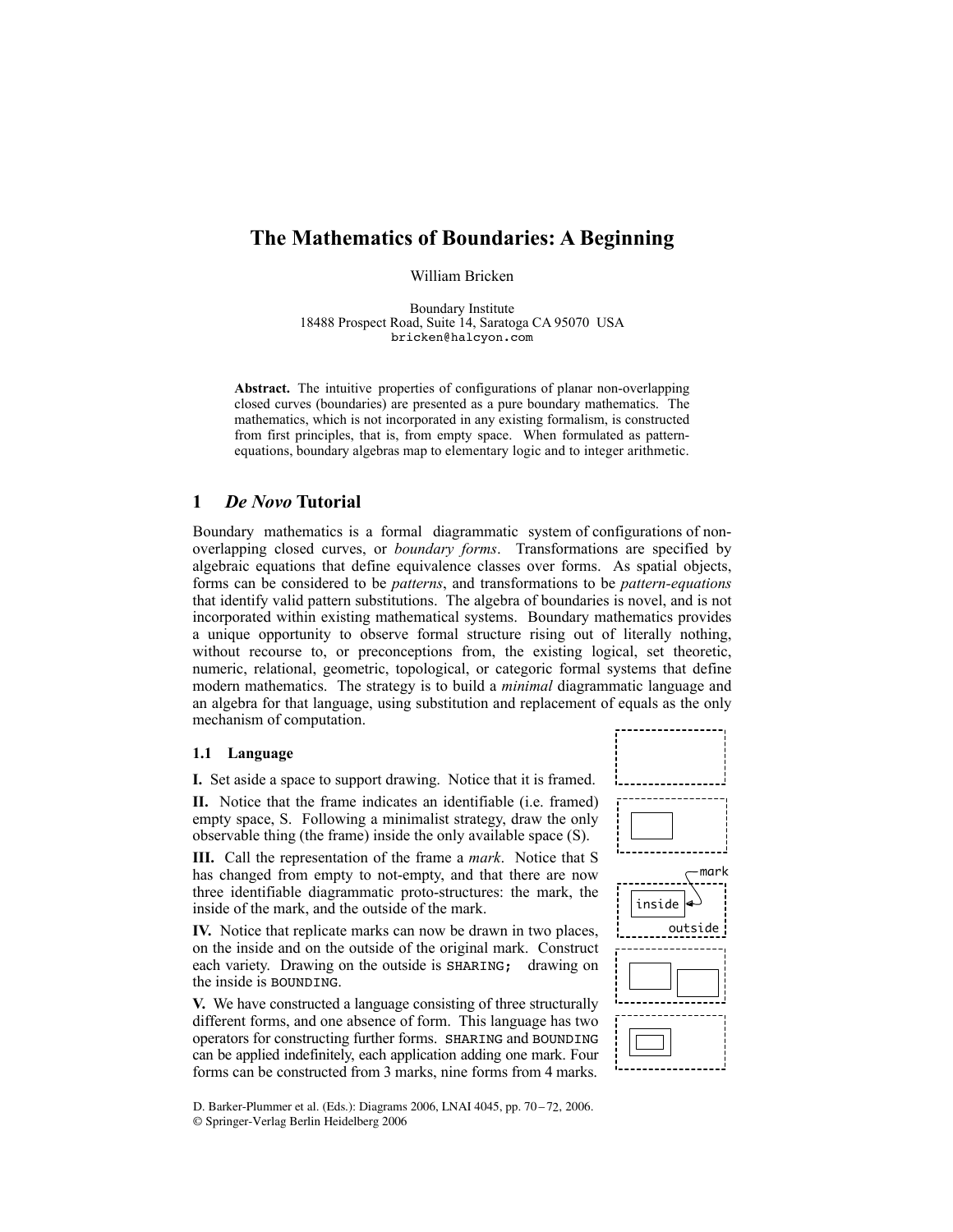Let's represent the mark more succinctly as (). The language of marks maps onto well-formed parenthesis structures without ordering. The dotted frame is part of the metalanguage that permitted description of mark drawings, and is no longer of use.

# **1.2 Algebra**

**VI.** Let "=" mean *is-structurally-identical-to*:  $()=(), ()()=(()), ()()=(()).$ Since marks are constructed in space, without ordering, note that  $()(())=(())$ .

**VII.** Let "≠" mean *is-not-identical-to*: ()≠()(), ()≠(()), ()()≠(()).

**VIII.** There are eight possible ways that the three forms can be collected into groups:  ${\{\},\ {\{O\}},\ {\{O\}},\ {\{CO\}},\ {\{CO\}},\ {\{O,O\}},\ {\{O},O\}},\ {\{O},(O)\},\ {\{O},(O)\},\ {\{O},(O)\}}$ 

**IX.** Let "=" also mean *in-the-same-collection*. There are four possible new equalities:  $()=()(), ()=(())$ ,  $()((-))$ ,  $()=(()(-))$ 

**X.** Discard the universal collection, since it does not distinguish between forms. There are then three possible arithmetics that can be constructed from the remaining three equalities.

| Arithmetic I: ()=()(), () $\neq$ (()), ()() $\neq$ (())         |  |  | $- -$                                     | {0,00}/{(0)}} |
|-----------------------------------------------------------------|--|--|-------------------------------------------|---------------|
| Arithmetic II: $() \neq () ()$ , $() = (())$ , $()() \neq (())$ |  |  | <b>Service Contract Contract Contract</b> | {0,0}}/{00}}  |
| Arithmetic III: $() \neq () ()$ , $() \neq ()$ , $()() = ()$    |  |  | $- -$                                     | {OO,(O)}/{O}  |

## **2 Interpretations**

The minimalist mark-arithmetics map to elementary logic and to integer arithmetic, suggesting a diagrammatic foundation for conventional mathematics. Each mark-arithmetic can be generalized to an algebra by including variables that stand in place of arbitrary forms. Boundary logic is such a generalization [1][2]. Peirce first developed this logic in its implicative form as Entitative Graphs [3, 3.456-552 (1896)]. Spencer Brown [4] presents an algebraic version of *boundary logic arithmetic*, using Mark-Arithmetic I (below). Kauffman constructs *boundary integer arithmetic* from Mark-Arithmetic III [5].

### **2.1 The Map to Logic**

The partitions of Mark-Arithmetic I, {(),()()}/{(())}, assert the *Call* rule ()=()(); idempotency is the primary differentiator between logic and numerics. The mark is TRUE, while forms SHARING a space are interpreted as joined by disjunction. BOUNDING is negation.

|                   |                       | Spencer Brown's innovation was to equate (()) with nothing       |
|-------------------|-----------------------|------------------------------------------------------------------|
| f                 | void                  | at all, that is, with the contents of the dotted frame prior to  |
| t                 | ( )                   | drawing the first mark. This created two Boolean equivalence     |
| -A                | (A)                   | classes while using only one symbol. Truth is confounded         |
| $A \rightarrow B$ | $(A)$ B               | with existence, a capability unique to the spatial structure     |
| $A \vee B$        | A B                   | of the mark. The Cross rule generalizes to algebra as both       |
| $A \wedge B$      | ((A)(B))              | Occlusion, which terminates proofs, and Involution, which        |
|                   |                       | enforces depth parity. The workhorse of boundary logic is        |
| CALL              | $()() = ()$           | Pervasion, which has no analog in conventional techniques.       |
| <b>CROSS</b>      | $(()) = void$         | The curly brace is a <i>meta-boundary</i> , standing in place of |
| <b>OCCLUSION</b>  | $(A \cap) = void$     | any spatially intervening content, including none. Curly         |
| <b>INVOLUTION</b> | $((A)) = A$           | braces identify semipermeable boundaries, a defining             |
| <b>PERVASION</b>  | $A \{A B\} = A \{B\}$ | characteristic of boundary logic. Boundary logic proof of        |
|                   |                       |                                                                  |